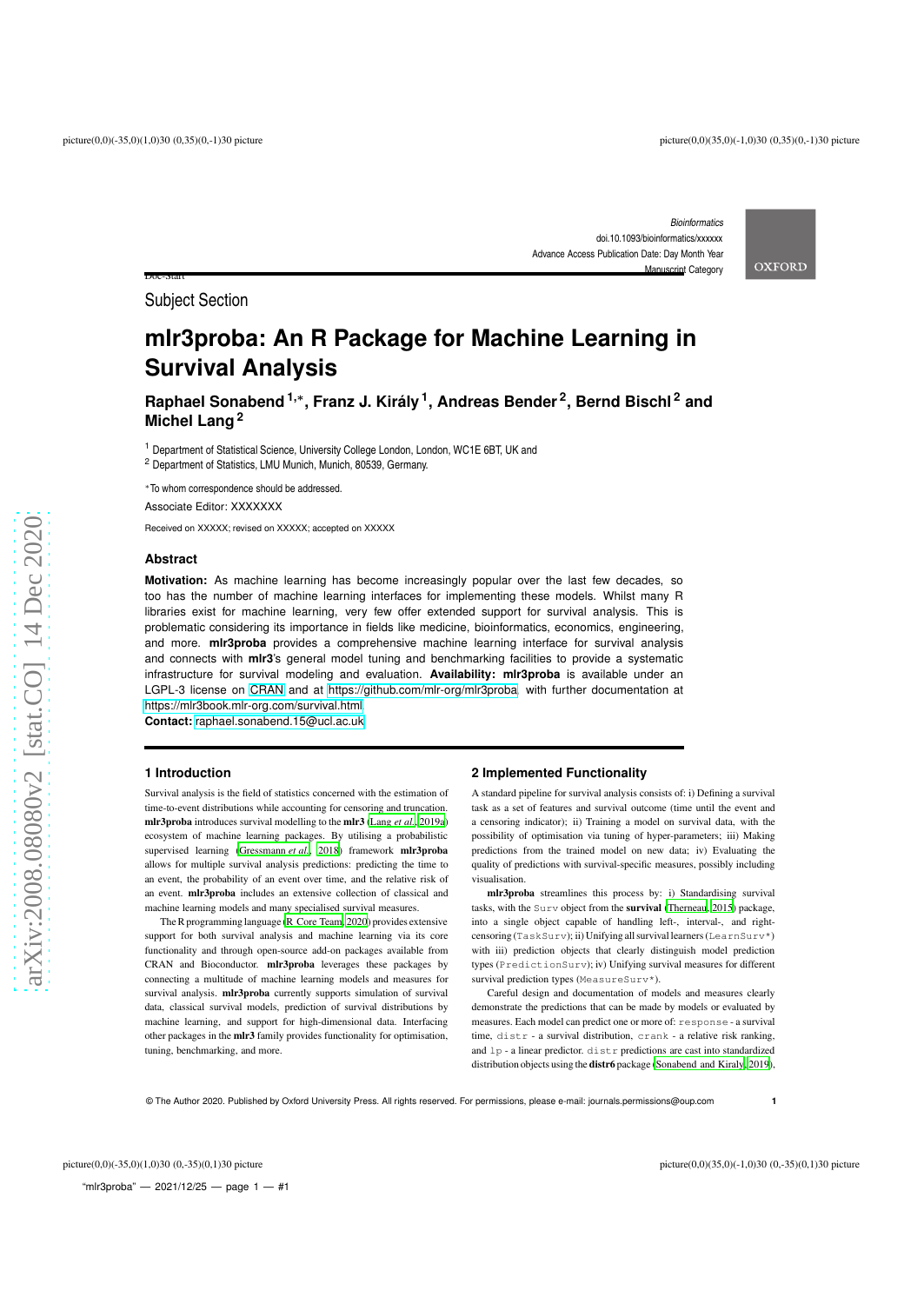which allows clean post-processing, such as predicting survival and hazard functions, amongst other uses.

Any survival model implemented in mlr3proba can be tuned via mlr3tuning [\(Lang](#page-2-5) *et al.*, [2019b](#page-2-5)), which includes several tuning methods (grid search, random search, generalized annealing and more) and termination criteria (based on iterations, runtime, and more) for nested resampling and optimisation on any survival measure. Additionally, all survival tasks and models can make use of mlr3pipelines [\(Binder](#page-2-6) *et al.*, [2020](#page-2-6)) for pre-processing, such as feature selection and variable encoding, and post-processing, such as prediction compositions (see below). Full details for these methods are available in the mlr3book [\(https://mlr3book.mlr-org.com\)](https://mlr3book.mlr-org.com).

#### **3 Implemented Classes**

*Learners* More than 20 survival learners are currently implemented. These range from classical statistical models to machine learning methods. For the former, the 'usual' semi- and fully-parametric models are implemented, such as Cox PH [\(Cox, 1972](#page-2-7)) and AFT models, as well as more advanced flexible spline methods [\(Royston and Parmar](#page-2-8), [2002](#page-2-8)) and penalized regression. Machine learning methods include random survival forests [\(Ishwaran](#page-2-9) *et al.*, [2008](#page-2-9)) (conditional inference, relative risk, log-rank splitting), gradient boosting machines (with multiple optimisation methods) [\(Buhlmann and Hothorn](#page-2-10), [2007\)](#page-2-10), Van Belle's support vector machines [\(Van Belle](#page-2-11) *et al.*, [2011](#page-2-11)), and artificial neural networks [\(Kvamme](#page-2-12) *et al.*, [2019](#page-2-12)) (including DeepSurv, DeepHit, Cox-Time). Inclusion of Python-implemented survival neural networks via survivalmodels [\(Sonabend](#page-2-13), [2020\)](#page-2-13) allows efficient cross-platform comparison of models.

*Measures* For comparison of different models, 19 survival measures are implemented in mlr3proba. These include quantitative calibration measures, such as van Houwelingen's  $\beta$  [\(Van Houwelingen](#page-2-14), [2000\)](#page-2-14), and visual comparisons of average distribution prediction to Kaplan-Meier. Implemented discrimination metrics include several measures of both concordance (e.g. [\(Harrell](#page-2-15) *et al.*, [1982](#page-2-15)) and (Uno *[et al.](#page-2-16)*, [2011](#page-2-16))) and time-dependent AUCs [\(Heagerty](#page-2-17) *et al.*, [2000](#page-2-17)). Scoring rules are also implemented including the log-loss, integrated log-loss, integrated Graf (or Brier) score (Graf *[et al.](#page-2-18)*, [1999](#page-2-18)), and the Schmid/absolute score [\(Schmid](#page-2-19) *et al.*, [2011\)](#page-2-19). Several of these are implemented directly in mlr3proba with an Rcpp [\(Eddelbuettel and Francois](#page-2-20), [2011\)](#page-2-20) implementation for fast and reliable performance.

*Pipelines* Pipelines provide a way to combine multiple pre- and postprocessing steps into an object that can be treated as a learner. Such pipelines can include general and survival-specific components. One particular use case is the (re-)casting of one prediction type to another. There are several different possible predictions that could be made by a survival learner that are not directly comparable, e.g. a relative risk cannot be directly compared to a survival distribution. Therefore mlr3proba extends the capabilities of any survival model by including pipelines that transform one prediction type to another. The distrcompositor pipeline transforms lp or crank predictions into distr predictions. Users have the option to specify the baseline distribution estimator (any learner implemented in mlr3proba) and the model form (proportional hazards, accelerated failure time, or proportional odds). Another useful pipeline is the crankcompositor, this transforms a distr prediction into a crank and/or response prediction using some summary measure of the distribution, for example the mean or median. Obtaining a survival time prediction from a distribution is simply a case of wrapping the model in the crankcompositor pipeline. By combining these two pipelines, any model in mlr3proba can make any prediction type. The mlr3pipelines

**2** *Sonabend et al.*

functionality allows tuning of these and further pipelinesto find the optimal parameters for these compositions.

# **4 Related Work**

There are an increasing number of machine learning packages across programming languages, including caret [\(Kuhn](#page-2-21), [2008](#page-2-21)), mlr [\(Bischl](#page-2-22) *et al.*, [2016](#page-2-22)), tidymodels [\(Kuhn and Wickham](#page-2-23), [2020\)](#page-2-23), and scikit-learn [\(Pedregosa](#page-2-24) *et al.*, [2011\)](#page-2-24). However, functionality for survival analysis has been mostly limited to 'classical' statistical models with relatively few packages supporting a machine learning framework. R ships with the package survival [\(Therneau](#page-2-3), [2015\)](#page-2-3), which supports left-, interval-,and right-censoring, competing risks, time-dependent models, stratification, and model evaluation. However, the package is limited to classical statisticalmodels, with no support for machine learning and limited support for formal comparison or non-linear models. The Python equivalent to this package is lifelines [\(Davidson-Pilon](#page-2-25) *et al.*, [2020](#page-2-25)), which is again limited to a few classical models. pec [\(Mogensen](#page-2-26) *et al.*, [2014](#page-2-26)) implements no models itself but instead interfaces with many different survival packages to create survival probability predictions. The package's main focus is on model evaluation via prediction error curves ('pec's) with little support for model building/training and predicting. skpro [\(Gressmann](#page-2-1) *et al.*, [2018\)](#page-2-1) is a probabilistic supervised learning interface in Python. skpro extends the scikit-learn [\(Pedregosa](#page-2-24) *et al.*, [2011\)](#page-2-24) interface to probabilistic models and appears to be the only package (in any language) dedicated to domain-agnostic probabilistic supervised learning. The interface provides an infrastructure for machine learning based survival analysis with design choices influencing mlr3proba, but skpro does not currently support survival models. pysurvival [\(Fotso](#page-2-27) *et al.*, [2019](#page-2-27)) is another Python package, which implements classical and machine learning survival analysis models. The package has the advantage of being able to natively leverage specific neural network survival models, which are almost exclusively implemented in Python. Whilst not directly interfacing the scikit-learn interface, the package introduces unified functions for model fitting, predicting, and evaluation. scikit-survival [\(Pölsterl](#page-2-28), [2020](#page-2-28)) builds directly on scikit-learn to implement a few survival models and measures in a machine learning framework. Unlike pysurvival, no neural networks are included, thus the two packages complement each other well.

### **5 Future Developments**

As of now, the package is limited to the single-event, right-censored setting. This is largely a limitation of the current implementations of the underlying learners. Future developments will focus on extensions to: stratified models, time-varying effects, left-censoring/truncation, interval censoring, competing risks, and multi-state models. A recently proposed framework could be used to support most of these tasks without modification of the underlying learners [\(Bender](#page-2-29) *et al.*, [2020](#page-2-29)). Some extensions, however, might require updates to the learners. The near-future roadmap includes:

- 1. Expanding TaskSurv to accommodate the settings above.
- 2. Extending learners to handle (some of) the more complex settings.
- 3. Adding a learner-agnostic reduction pipeline for competing risks.

# **6 Example**

The example below demonstrates how to benchmark three survival models and make use of the distribution compositor. Line 1: Essential packages are loaded, mlr3proba always requires mlr3. Line 2: Extra packages are loaded, mlr3learners is required for the xgboost learner